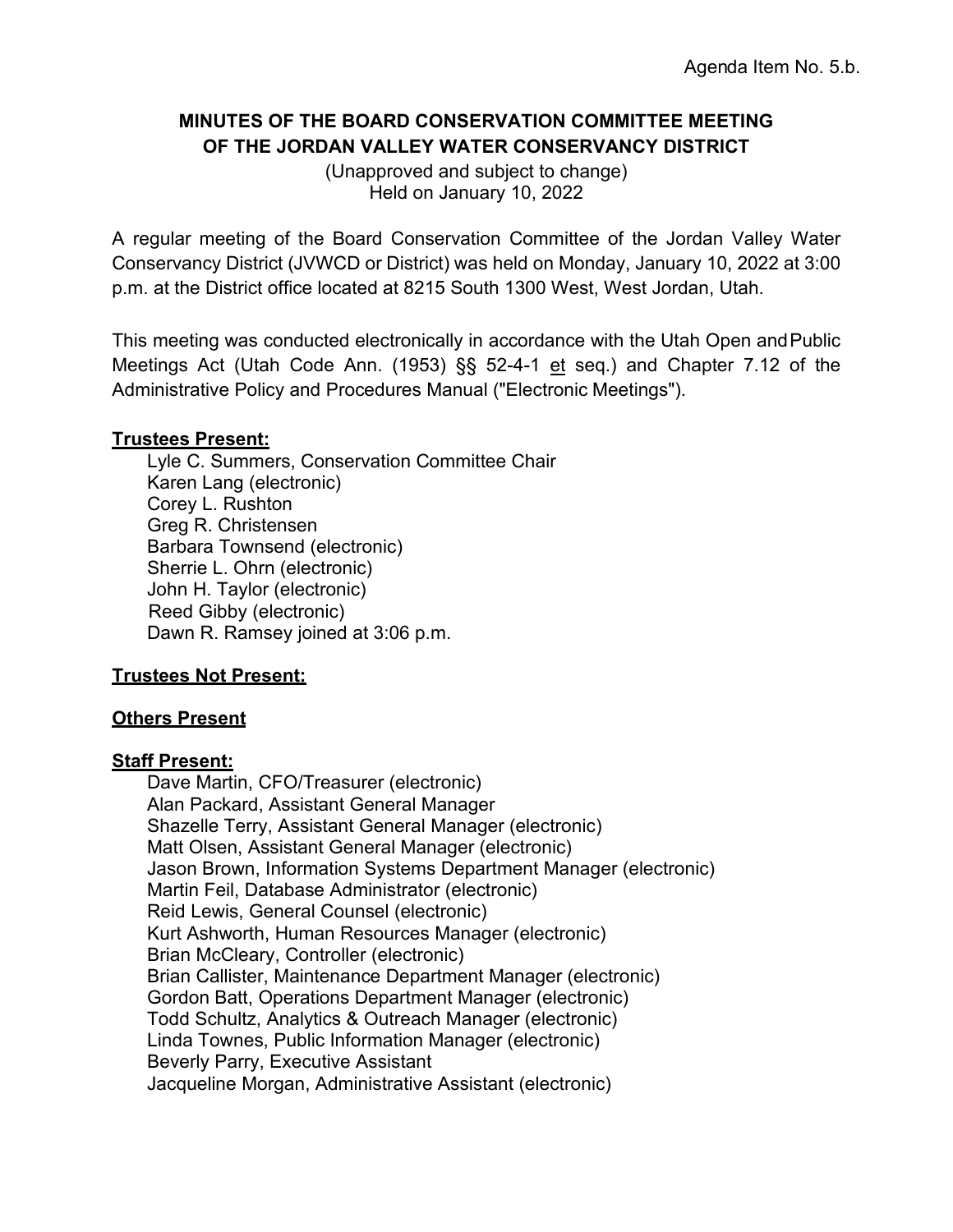Courtney Brown, Conservation Programs Manager Shane Swensen, Engineering Department Manager (electronic) Clifton Smith, Business Data Analyst (electronic) Shaun Moser, Conservation Garden Park Manager (electronic) Bailey Petty, Conservation Coordinator (electronic) Cynthia Bee, Outreach Coordinator (electronic) Mindy Keeling, Administrative Assistant (electronic) Amanda Strack, Conservation Coordinator (electronic) Megan Jenkins, Marketing Specialist

The meeting was brought to order at 3:00 p.m. by Mr. Lyle Summers.

#### **Approval of the minutes of the Conservation Committee meeting held November 08, 2021**

Mr. Summers asked for a motion to approve the minutes of the November 08, 2021 Conservation Committee meeting. Ms. Barbara Townsend moved to approve the minutes. Ms. Sherrie Ohrn seconded the motion. The minutes were approved as follows:

Mr. Lyle Summers – aye  $MS$ . Sherrie Ohrn – aye Mr. Reed Gibby – aye  $Mr$ . Greg Christensen – aye Mr. Corey Rushton – aye  $Mr.$  John Taylor – aye Ms. Dawn Ramsey- not present Ms. Barbara Townsend - aye Ms. Karen Lang – aye

# **Public Comments**

No public comments.

#### **Review the District's 2021 water conservation marketing efforts**

Ms. Megan Jenkins outlined the four District brands that are considered in public relations, marketing, and advertising (Localscapes, Utah Water Savers, Conservation Garden Park, and Jordan Valley Water Conservancy District). She pointed out that she would primarily be focusing on the results of Utah Water Savers efforts. The marketing objectives include the following measurable steps: 1) grow the number of users visiting the website, 2) encourage users to complete programs, and 3) remarket to previous users by building upon previous activities.

Ms. Jenkins pointed out that website traffic data for Utah Water Savers indicate a threefold increase in visits from 2020 to 2021. She explained that this is likely due to increased marketing efforts and the drought. The data shows that most visitors come from social media, direct website visits, ad displays from other websites, and search engine results. She then described various Facebook, email, and direct marketing techniques and results. The direct marketing campaign was new this year which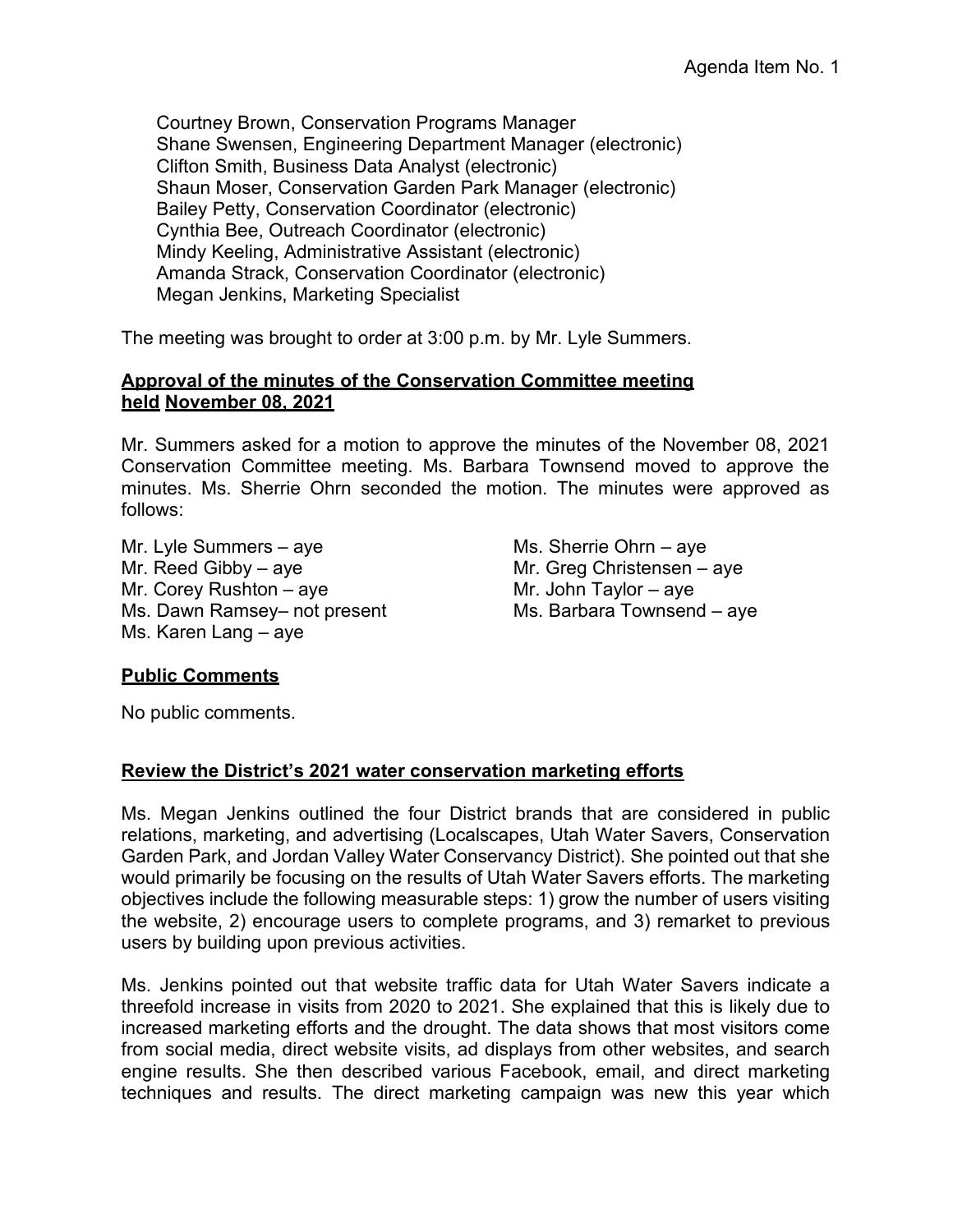involved placing door hangers describing applicable programs to 510 recently built homes.

Ms. Jenkins concluded by focusing on strategies to improve the marketing performance for 2022, which include: 1) improving creative assets to lower cost per click and increase overall reach, 2) refining direct marketing to reduce staff burdens and improve conversions, and 3) increasing email campaign frequency during the peak window of interest.

Ms. Ohrn asked that the marketing video included in the presentation be sent out to the trustees after the meeting is adjourned.

Mr. Christensen asked if the direct marketing campaign was carried out by one employee. Ms. Jenkins responded that Cynthia Bee passed out the door hangers, and that staff is looking to improve the process in the future by mailing out content directly to homes. Mr. Christensen suggested that we involve the Member Agencies by asking them to pass out brochures and door hangers in the future. Mr. Rushton also suggested that staff could pass out advertising materials to the neighboring homes of conservation program participants.

Mr. Summers requested that staff investigate how other states market water conservation programs for new ideas and suggestions. Mr. Olsen stated that this is an ongoing practice for staff and that we attend conferences like the WaterSmart Innovations Conference to incorporate and adapt the best ideas from other water providers for local use.

#### **Review of 2021 water conservation program participation**

Mr. Olsen introduced the topic by explaining that 2021 brought growth in every water conservation program, which is likely due to the drought and marketing efforts during the year. Our existing staffing levels were overextended trying to keep up with demand. Mr. Courtney Brown was then asked to present further details.

Mr. Brown outlined the water conservation programs offered in 2021 which include: Conservation Garden Park, Member Agency Grant Program, Flip Your Strip, Landscape Consultations, Landscape Leadership Grants, Strategic Water Management, and Localscapes Rewards for residents, homebuilders, and contractors.

Mr. Brown reported that new applications submitted for Localscapes Rewards resulted in a 48% increase from 2020 to 2021. Flip Your Strip applications submitted in 2021 showed a 182% increase. There was a 78% increase in Landscape Consultations when compared to 2020. He then pointed out the number of completed projects on Utah Water Savers in 2021 which totaled 1,852 participants resulting in \$376,164 in incentives and an estimated 16.7 million gallons of water saved. Localscapes Rewards for homebuilders had three participants (Ivory Homes, Garbett Homes, and Alpine Homes) resulting in \$211,970 in incentives and an estimated 5.6 million gallons of water saved. The Landscape Leadership Grants and Strategic Water Management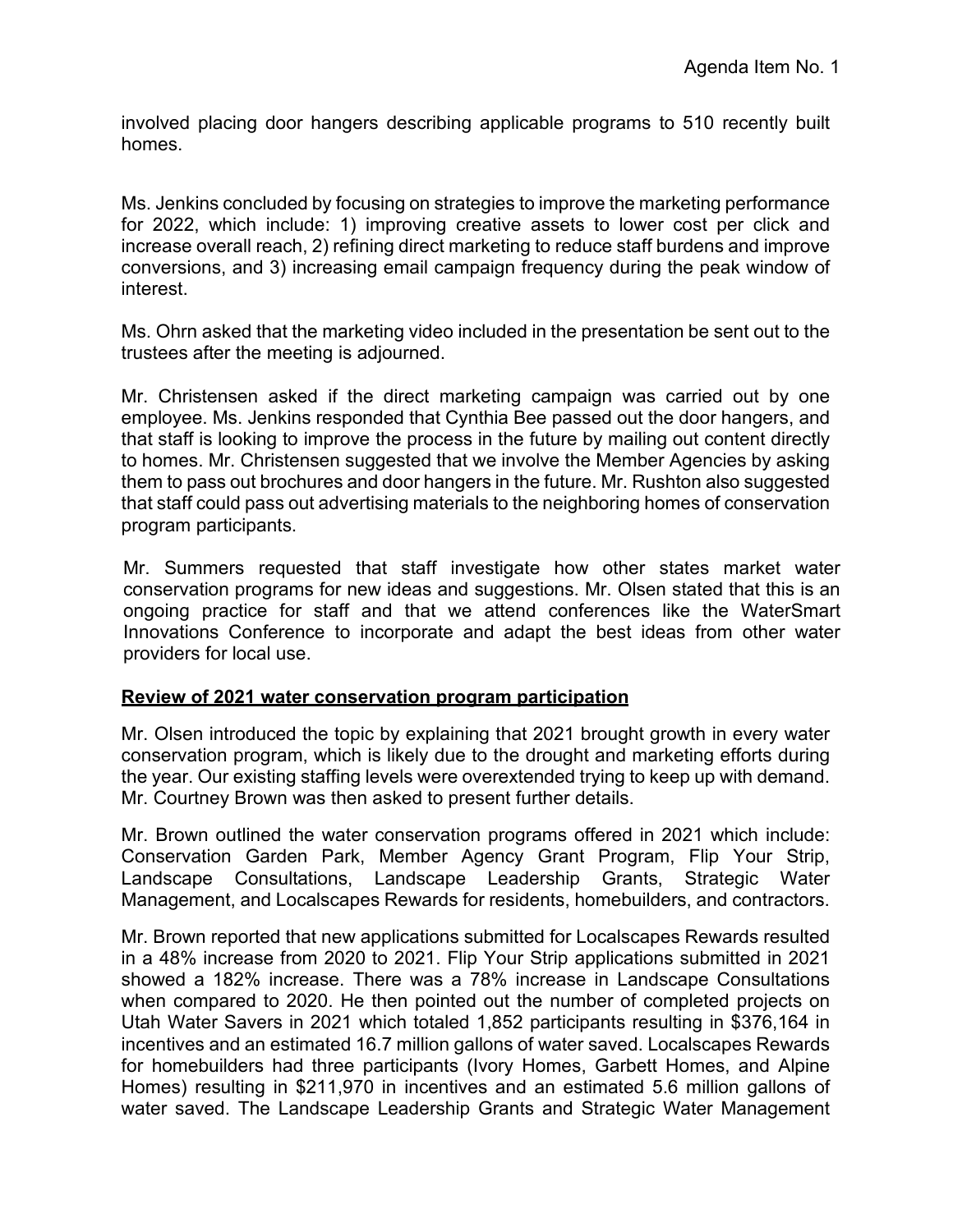programs resulted in an estimated 7.9 million gallons saved during the year with multiple projects scheduled to be completed in 2022. Member Agency Grant participation was at its highest of all time in the 2021/2022 fiscal year. Budgeting for this program is difficult because of the unpredictable number of grant submissions each year. Visitation to Conservation Garden Park totaled 2,136 attendees in 2021. Although the class and event attendance was down due to the pandemic, regular daily visitation to the Garden is trending higher.

Mr. Summers observed after calculating the cost-effectiveness of each of the programs that the commercial, industrial, and institutional programs looked to be the best. Mr. Olsen responded that all of the incentive programs have similar benchmarks for funding, however the commercial, industrial, and institutional programs from last year got additional water savings due to project funding caps.

#### **Reporting Items**

The reporting items were covered in the presentation by Mr. Courtney Brown and are included in the packet as follows:

- a. Localscapes® Status Report
- b. 2021 Garden Education Programs Report
- c. 2021 Landscape Leadership Grant Update Brief updates were provided for active projects that are nearing completion.
- d. 2021 Utah Water Savers Program Update There are a significant number of completed projects included in the packet.
- e. 2021 Homebuilder Rewards Update
- f. Member Agency Grant Program Update
- g. Fundraising Progress Report
- h. Foundation Activities Report